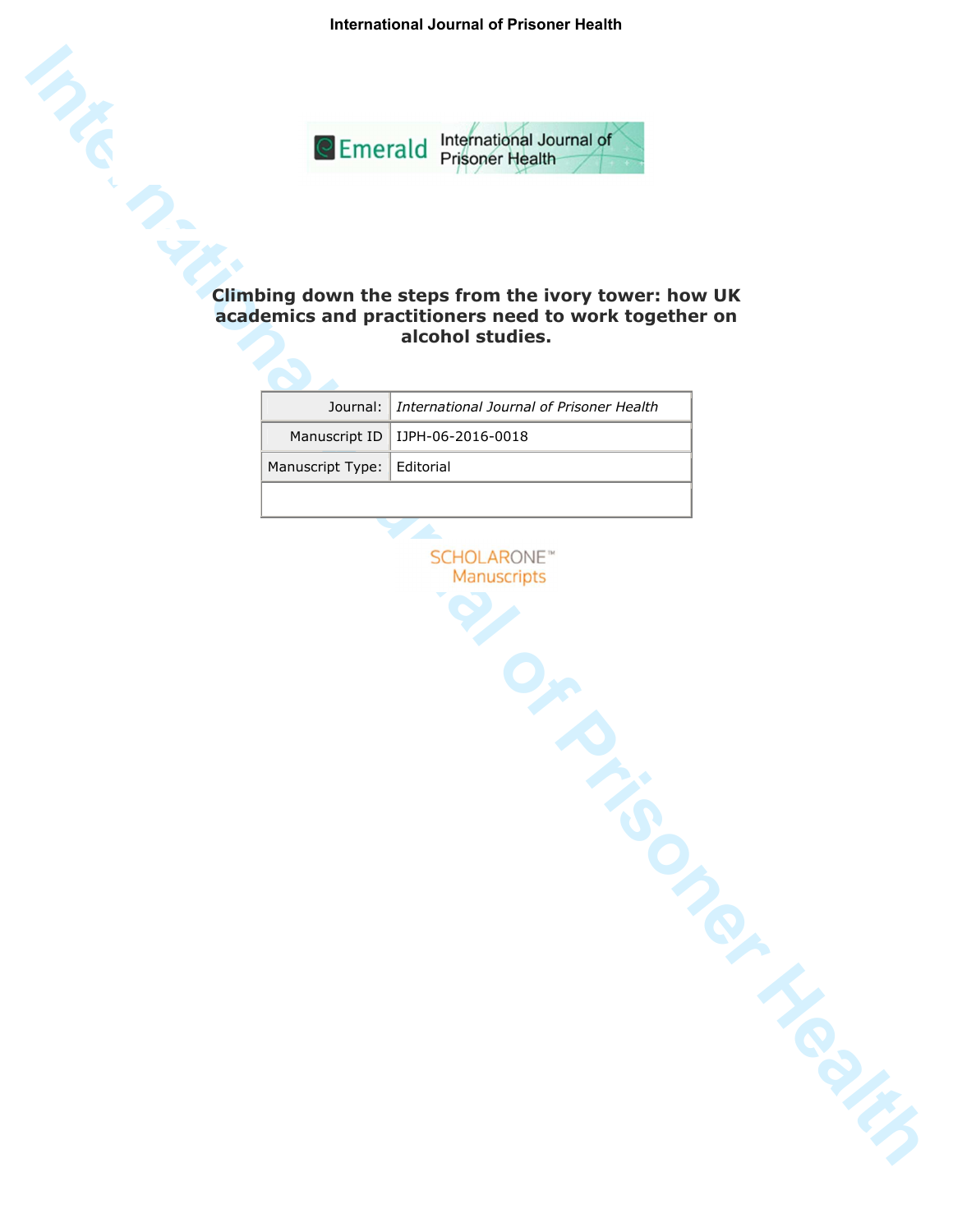Although the relationship is multifarious, there is well documented evidence of an association between alcohol use and crime (Boden, Fergusson, and Horwood 2012; Pernanen 1991; Plant, Plant, and Thornton 2002; Richardson and Budd 2003), with a complex interplay between the amount drank, the pattern of drinking and the individual and contextual factors (Graham et al. 2012). In England and Wales, alcohol-related crime is estimated to cost society £11 billion (2010-2011 costs). However it has been shown that intervening to reduce alcohol use is cost-effective, generating both long-term and short-term savings (UKATT Research Team 2005).

Evidence in the UK tells us that risky drinking is high amongst those in contact with the criminal justice system. Between 64-88 per cent of adults in the police custody setting; 95 per cent in the magistrate court setting; 53-69 per cent in the probation setting, 51-83 per cent in the prison system and 64 per cent of young people in the criminal justice system in the UK are classified as risky drinkers (Newbury-Birch et al. 2016). This compares to around 25% of the general population (Fazel, Bains, and Doll 2006; Parkes et al. 2011). Moreover, prisoner drinking norms differ widely from community consumption patterns (Sondhi et al. 2016).

Therefore, given the high levels of risky drinking, the links between alcohol and crime and the costs to society, it is important to find effective interventions that not only reduce alcohol consumption but also potentially recidivism. Interventions carried out within the criminal justice system could potentially capitalise upon the "teachable moment" considered to be conducive of behaviour change, wherein individuals can be encouraged to consider their alcohol use within the context of their offending behaviour and its punitive consequences (Babor et al. 1989). It is therefore imperative that work in this field is carried out to ascertain the best way to deal with the issues however do academics really have a grasp on the issue or the work needed or are we stuck in our 'ivory tower'?

**International distribution** is a multiproxis, there is overfidention as the conserved of a statistical of Prisoner Mathematics (2012), where the conserved of Prisoner Mathematics (2013), where the conserved of Prisoner Ma So what do we mean by 'the ivory tower'? The dictionary defines it as 'a condition or place, such as academia, regarded as isolated of withdrawn from the practical affairs of society' (Your dictionary). Some would argue that this is how academia should be – we academics should be left alone to contemplate and think about the world and yes, as academics we have to publish high quality research in high quality journals as well as bring in research funding (REF2014) which means that time to contemplate research is important. However recently the term 'impact' has infiltrated the academic landscape with academics now expected to evidence impact of our research by proving that we have made a difference. Ref2014 states that Impact is defined as 'any effect on, change or benefit to the economy, society, culture, public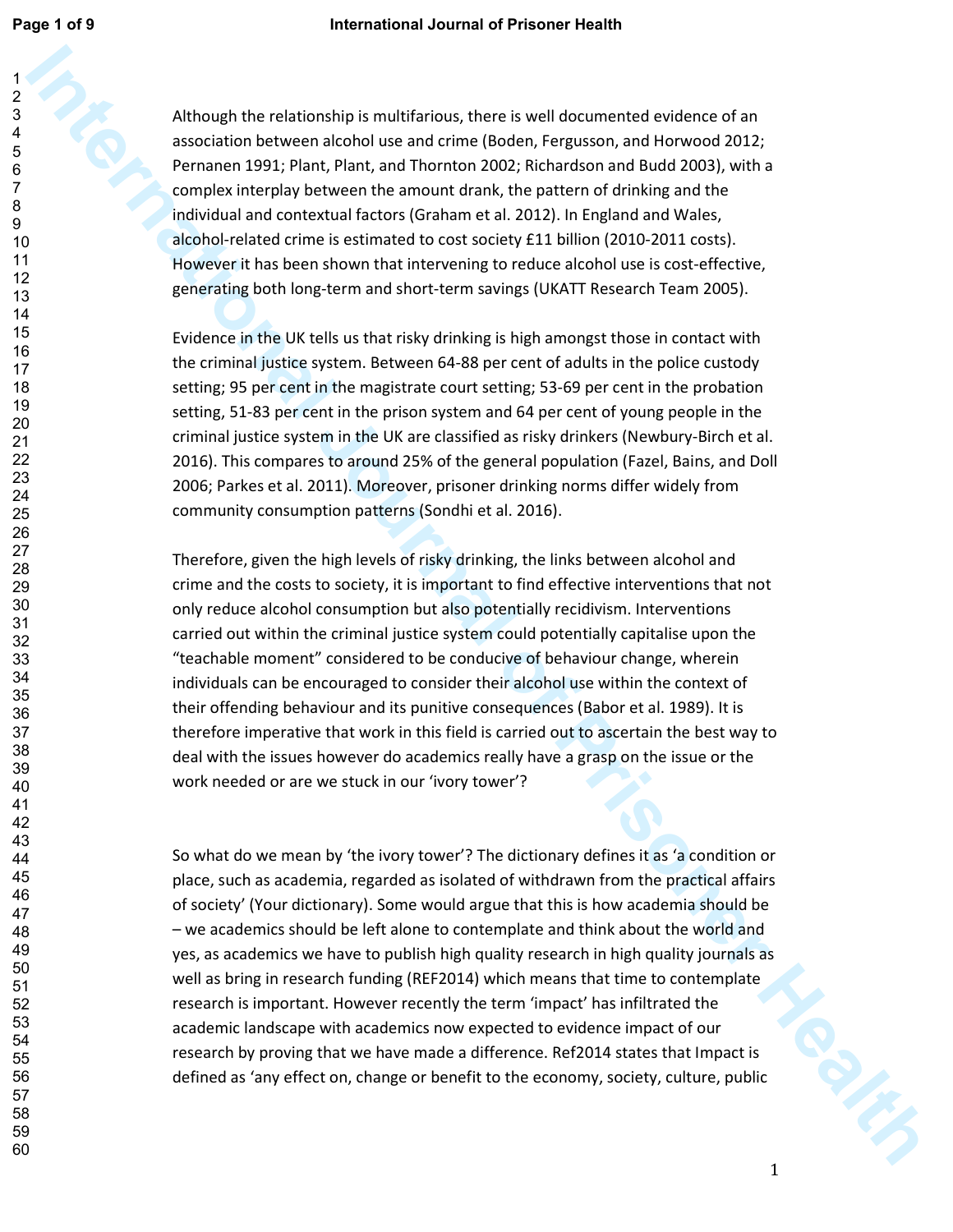policy or services, health, the environment or quality of life, beyond academia' (REF2014).

So it is true that academics are not representative of society as a whole? On average, students from poorer backgrounds made up around one in five entrants (21%) to Russell Group universities in 2014-15, compared with 19.5 per cent a decade ago (Supplement. 2016). Moreover 22% of professors in the UK in 2013-2014 were women (Supplement. 2015). Therefore, we argue that academics must do more to integrate with society. One such way is by actually observing 'how' services work. By observing with agencies such as police, accident and emergency departments and paramedics, academics not only get a chance to see how services work in action but give the opportunity for academics to be seen outside the office, taking an interest in how services work (Newbury-Birch 2012).

Research in the criminal justice system is difficult. There are a lot of competing parts to the equation including experience and expertise, values and judgement, resources, policy context, habits and traditions, pressure groups as well as research evidence (Armstrong, Pettman, and Waters 2014). Below we look at some of the issues we need to consider when carrying out research in the criminal justice system.

#### *Research project design*

policy or services. Leadily, the emicoment or quality of life, beyond academia'<br>(REF2314),<br>So It is two that scale net to be necessarily of concerts and service of the service of the service of the service of the service o Ethical approval for research in the criminal justice system is difficult primarily because of the perceived coersion and vulnerability of the participants (Jones 2012). However, evidence tells us that participants do not feel coerced if the project is explained properly (Sherman et al. 2007). Researchers must be careful not to promise things they can't deliver, such as telling research participants that taking part in the research will have an effect on their sentence. Practitioners and other key stakeholders within the criminal justice system are often bemused and confused by how long the research project takes from design to dissemination. Moreover it is important that we realise that expensive randomised controlled trials carried out by experts, although very important, are not always necessary or affordable to practitioners.

Practitioners often want, and in fact need 'quick fix' answers to complex problems and telling them that a project may take two years or longer to complete is frustrating to them, many of whom may lack an understanding of what 'evidence' means (Shepherd 2014). It is therefore important to have practitioners involved in all stages of research to help them understand this and understand what is needed from both sides. Furthermore, by doing this academics learn more about the important questions and problems that the criminal justice system is facing which is something that some practitioners think we don't have enough experience of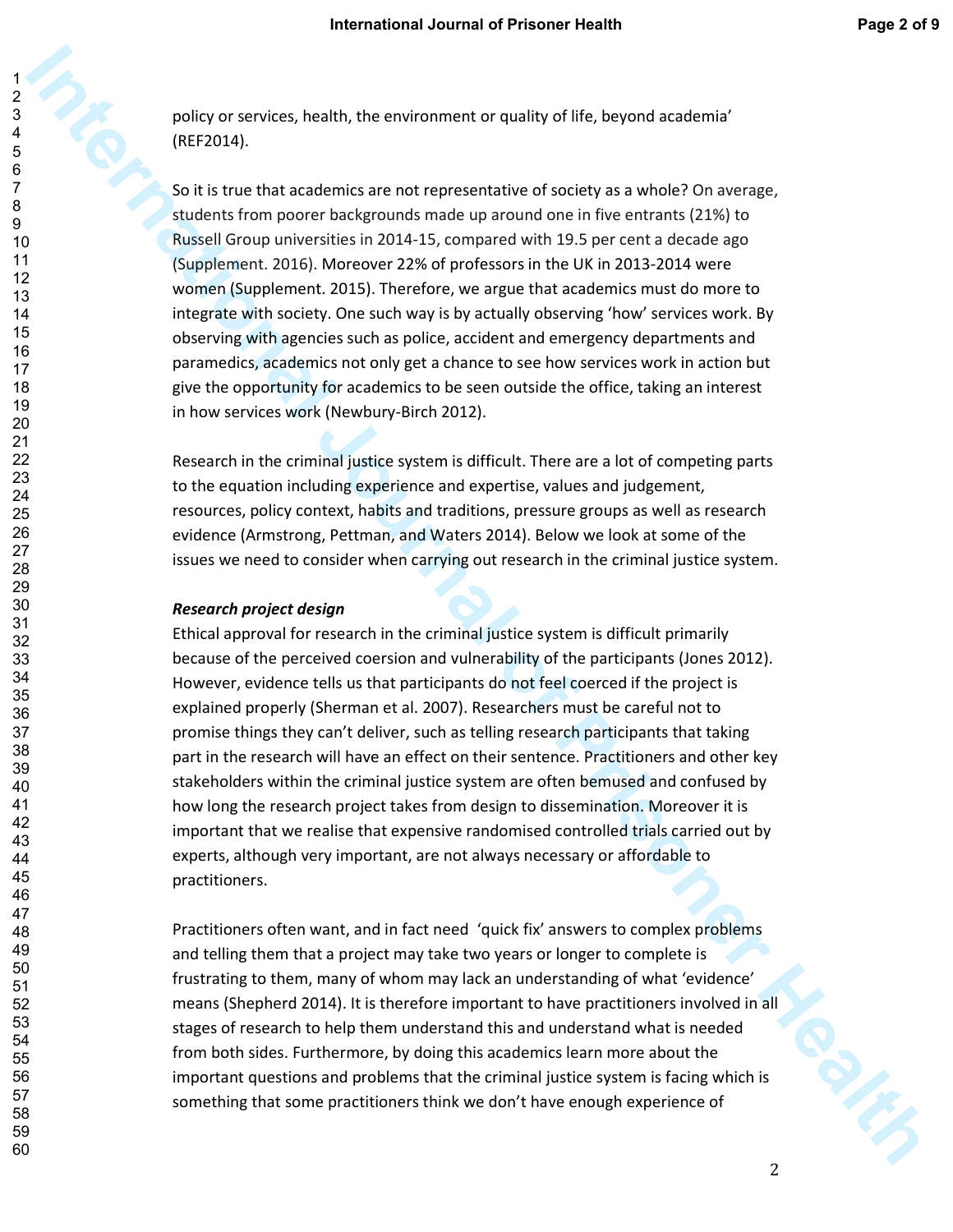(Shepherd 2014). This is summed up by Shepherd (2014) as evidence needing to flow through the ecosystem from generation to end-user, both push and pull are needed (Shepherd 2014).

#### *Research participants*

Is it true that research participants in the criminal justice system are more difficult to engage with? In fact research tells us that in well-conducted research projects participants in the criminal justice system are keen to take part in research (Sherman et al. 2015). Yes they are indeed hard to contact and often have very chaotic lifestyles, which mean that a lot of effort has to go into contacting people, but it can be done (Newbury-Birch et al. 2014; Sherman et al. 2015).

#### *Outcome measures*

Although there have been a number of studies looking at behavioural interventions for risky drinking in the criminal justice system they suffer from low levels of take up and follow-up rates (Orr et al. 2015; Davis et al. 2003). Orr et al, (2013) conducted a pilot RCT with offenders given probation or community service orders in Scotland (Orr et al. 2013). Eighty two offenders were randomised however only 22% (n=16) of the sample were followed up, therefore, no effectiveness data were available (Orr et al. 2013).

Often research around risky drinking is funded by health funding streams such as NIHR or MRC who insist on a primary outcome that is health related (NIHR). Often this is reduction in alcohol consumption (Newbury-Birch et al. 2014; Stein et al. 2010; Stein et al. 2011; Begun, Rose, and LeBel 2011). Whereas there is nothing wrong with this, the question needs to be asked as to what the best outcome measure would be for the policy makers and practitioners we are working with. In the criminal justice system this of course is recidivism (Newbury-Birch et al. 2016).

### *The theoretical context to why we should be working differently*

**ISLaughere: 2014. This is summed us to 5 layies (2014) as evidence menting to low<br>through the constitution from peneration to end-user, both push and pull are necessed<br>(Shaphere 2014).<br><b>Recentre performance** of the const As stated, research projects in the criminal justice system are potentially complex and context specific and in order to prove effectiveness it is essential that they be evaluated. However, when it comes to informing policy there tends to be an over reliance on evidence from university led, tightly controlled intervention trials which can lead to questions around the applicability of research in the real world (Pettman et al. 2012). Whilst academics and criminal justice practitioners may be seen by many as coming from two very different places, the boundaries between them may not be as large as many believe (Wehrens 2014). A co-production approach involving researchers and criminal justice practitioners working together could result in evidence which better translates into real world practice (Graham and Tetroe 2007).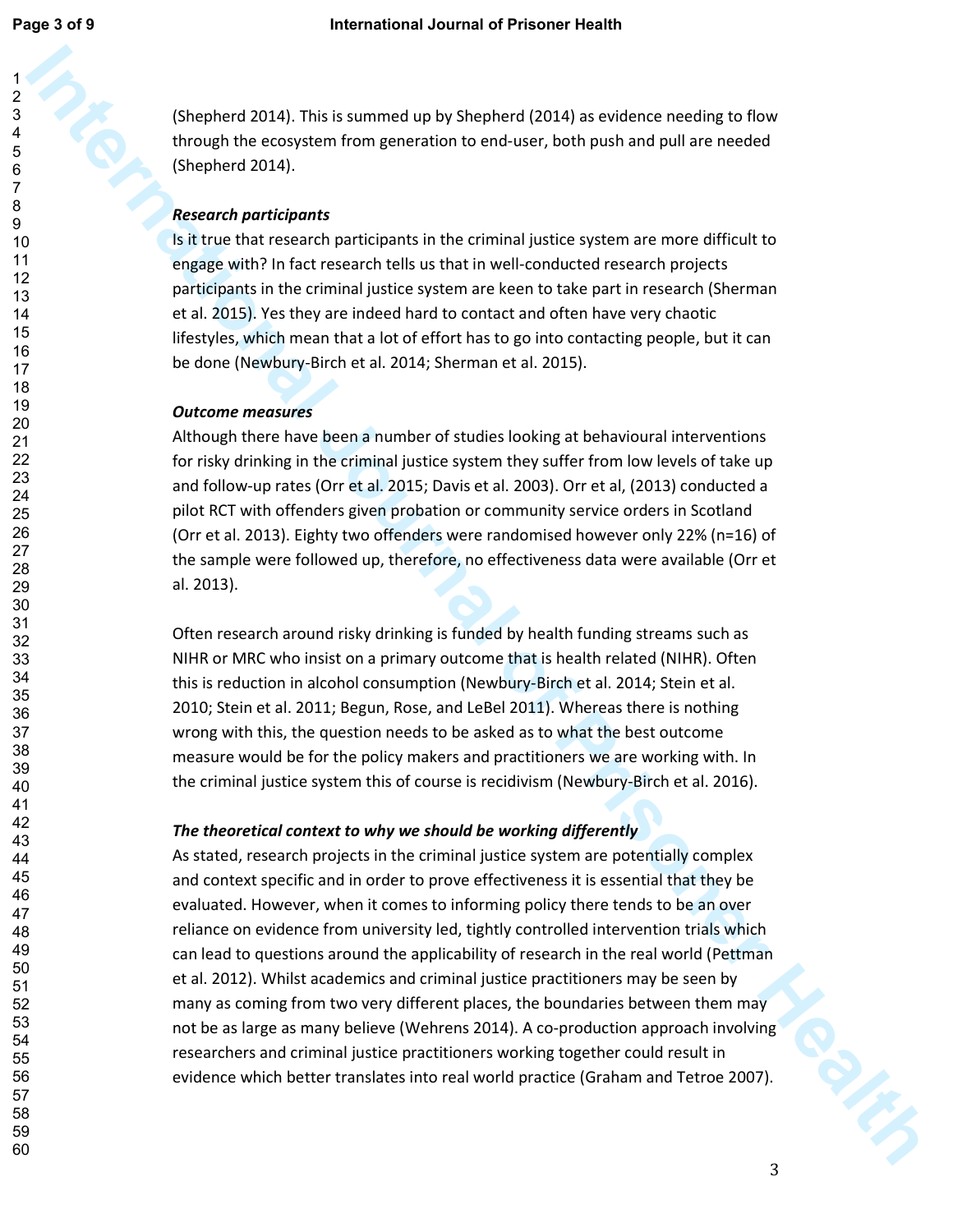Wehrens (2014) (Wehrens 2014) outlines four distinct theoretical approaches to undertaking co-production work involving academics from universities and practitioners who are responsible for delivering services. Each of these approaches differs in the level of integration and negotiation between partners, and how meanings are constructed from the partnership.

*Boundary Organisations*: This theoretical approach to co-production work was first posted by Guston [(Guston 1999) and draws on sociological approaches to boundary work and political approaches to principal agent theory (Guston 1999). A distinct aspect of boundary organisation theory is that each party negotiates the different social worlds in which they operate but remain accountable only to their own organisations. Therefore whilst they may meet to negotiate different aspects of a project, and compromise on goals and objectives each party is still bound to the external pressures of their host organisation, their own timescales, and incentives.

We three 12014 (Weltrena 2014 outlines logar distinct theoretical approaches to<br>ordertaking co-production work involving screen is from universities and<br>practitiones who are responsed for distinctive services. Can ot these *Hybrid Management:* A hybrid management approach was proposed by Miller (2001) as an adaption of the boundary organisation approach which was geared more towards the practices within an academic and policy making partnership (Miller 2001). Whilst each party retains a large degree of autonomy within boundary organisations, separation should be practically impossible within a hybrid approach as the social constructs are sufficiently intertwined. Four processes are outlined by Miller which facilitate a hybrid management approach: there needs to be a level of integration between political and scientific elements, such as standards and measures to make sure that each party is speaking the same language (hybridization). However, it is also important to deconstruct these elements so that any underlying assumptions can be addressed (deconstruction). Whilst separation of policy makers and academics should be impossible within this approach there should still be clearly defined boundaries between each party (boundary work). Finally, there should be a coordinated approach to activities to ensure each party knows what they are responsible for (cross-domain orchestration).

*Front stage and back stage regions:* Goffman's (1990) theory makes in interesting distinction to how co-production work is presented to front stage and back stage audiences. Where the front-stage external audience receive a performance which makes clear that the project maintains and embody certain standards. The back stage is reserved for insiders involved in the project where the 'performance' is deliberately contradicted.

Hambur *Communities of practice*: The final approach proposed by Wenger, McDermott, and Snyder (2002) (Wenger, McDermott, and Snyder 2002)deviates slightly from the other approaches. This approach is defined by individuals, or groups of people from

60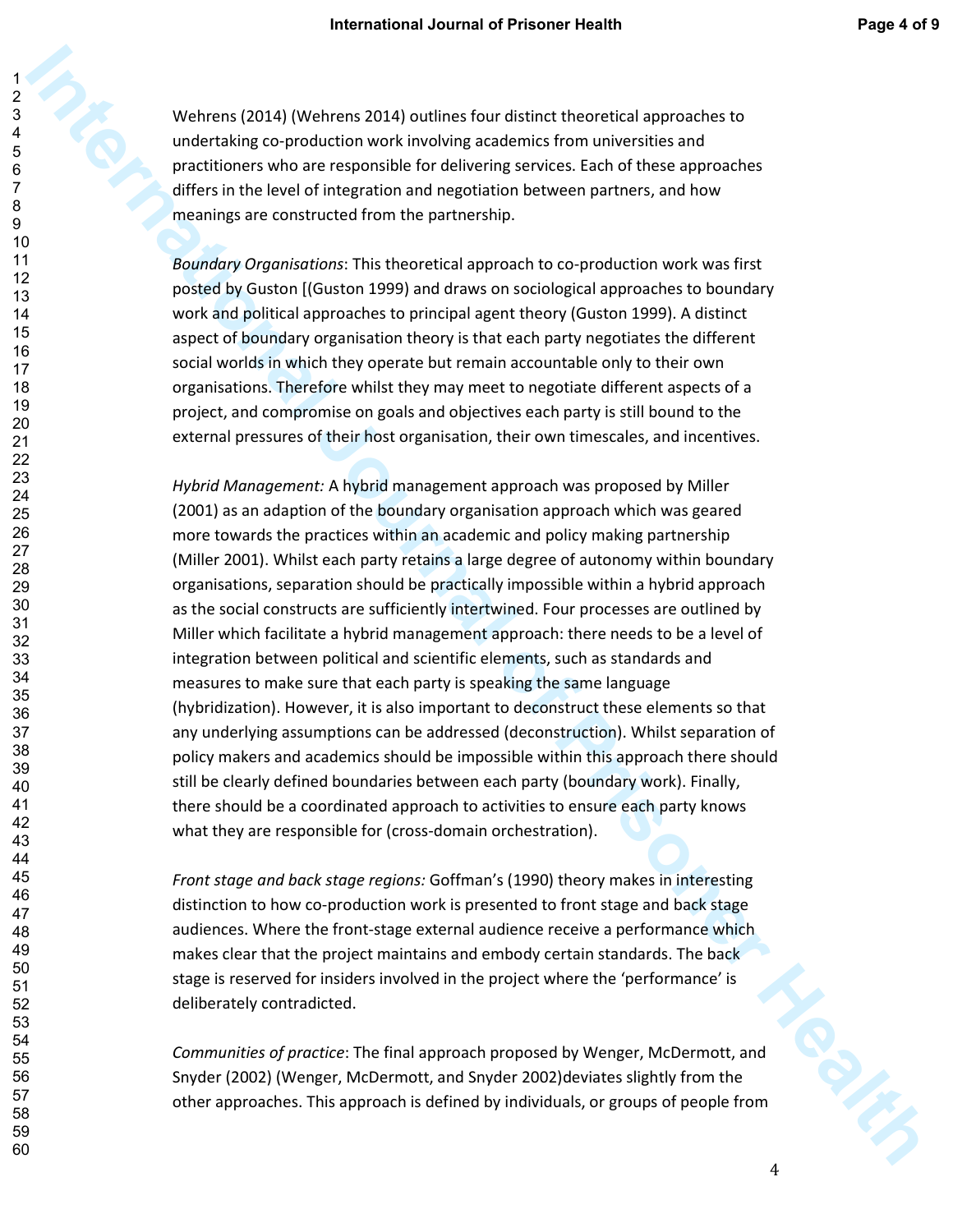different backgrounds coming together, as they share a passion about a particular topic and can deepen their knowledge and experience by continually interacting with each other. This approach is also more empirical in nature and focuses on shared learning and experience from each party which can contribute to the project.

Whilst the theoretical approaches outlined above provide a useful guide to conducting co-production work, it can be difficult to adhere to any one approach. However, evidence has shown that when this happens it can be really effective (Sherman et al. 2015). For example, the UK Restorative Justice Trials involved embedding researchers into police stations in London and Northumbria. The researchers worked day to day with the police officers that were delivering the interventions and were situated within the same offices in police stations with the police officers. Team meetings and every aspect of the work was discussed and decided together. This enabled shared learning on moving the project forward.

## *Conclusions*

**International contine operation and the space of the space of the space of Prisoner Control Control Control Control Control Control Control Control Control Control Control Control Control Control Control Control Control C** With the cuts in public services in the UK and the need for more impact, as well as the difficulties in recruiting practitioners and participants to research projects we, as academics, need to do more. We argue that by working WITH practitioners from an early stage in co-production work could be beneficial. Whilst some may argue that academics and practitioners come from different worlds, when academics climb down from the tower these differences are often negligible. By working together and drawing on each party's knowledge and experience it is possible to deliver services which are more translational into real world practice (Minkler and Wallerstein 2011; Cooke et al. 2015; Graham and Tetroe 2007). Whilst there are many challenges in coproducing research in the criminal justice system, when it does happen the results can be particularly illuminating (Sherman at al, 2007).

 Furthermore, by examining what the primary outcome of interest is to those that work in the field rather than what funding agencies tell us we must use, we may engage in a more co-productive way that enables everyone to achieve what they need. Moreover more work is needed to see how this kind of approach can be achieved both in the UK and internationally.

## **Conflicts of interest**

The authors have no conflict of interest.

## **REFERENCES**

Armstrong, R., TL. Pettman, and E. Waters. 2014. 'Shifting sands – from description to solutions', *Public Health*, 128: 525-32.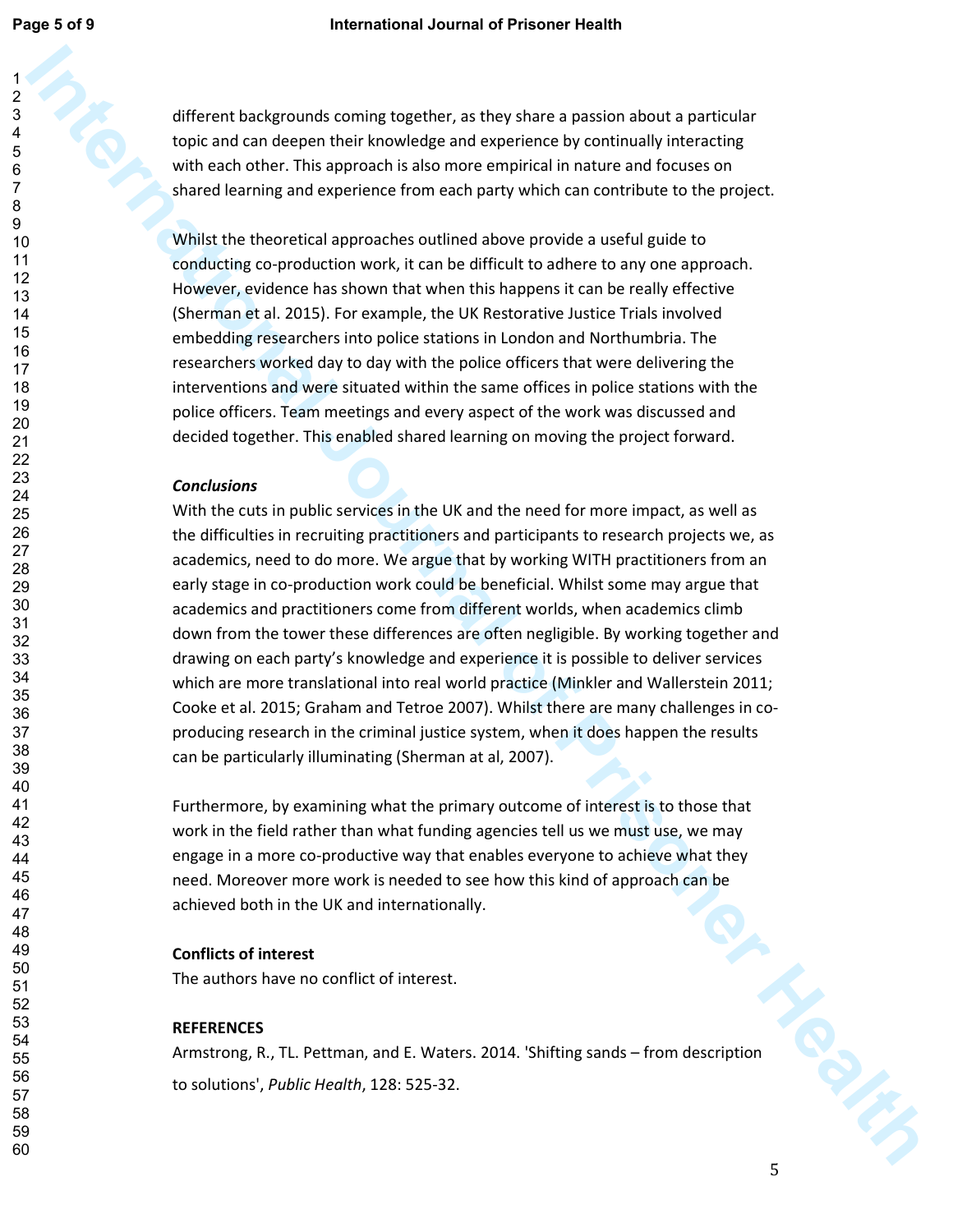Babor, TF., JR. De La Fuente, J. Saunders, and M. Grant. 1989. "AUDIT, The Alcohol Use Disorders Identification Test, guidelines for use in primary health care." In. Geneva: World Health Organisation.

Begun, A., L. Rose, and T. LeBel. 2011. 'Intervening with Women in Jail around Alcohol and Substance Abuse During Preparation for Community Reentry', *Alcoholism Treatment Quarterly*, 29: 453-78.

Boden, JM., DM. Fergusson, and LJ. Horwood. 2012. 'Alcohol misuse and violent behavior: Findings from a 30-year longitudinal study', *Drug & Alcohol Dependence*, 122: 135-41.

**Dubor. TT., 18. De La Francisc, 5 Saunders, and M. Grant 1988: "NUDIT, The Alsohol<br>Une Bloombes Memilitation Test, guidelines for seasin primary health came. The<br>convex Vool Health Test paid the season of Prisoner Health** Cooke, J., S. Ariss, C. Smith, and J. Read. 2015. 'On-going collaborative priority setting for research activity: a method of capacity building to reduce the researchpractice translational gap', *Health Research Policy and Systems*, 13: 25.

Davis, TM., JS. Baer, AJ. Saxon, and DR. Kivlahan. 2003. 'Brief motivational feedback improves post-incarceration treatment contact among veterans with substance use disorders', *Drug and Alcohol Dependence*, 69: 197-203.

Fazel, S., P. Bains, and H. Doll. 2006. 'Substance abuse and dependence in prisoners: a systematic review', *Addiction*, 101: 181-91.

Graham, ID., and J. Tetroe. 2007. 'How to translate health research knowledge into effective healthcare action', *Health CQ*, 10: 20-22.

Graham, L., T. Parkes, A. McAuley, and L. Doi. 2012. "Alcohol problems in the criminal justice system: an opportunity for intervention." In. Denmark: World Health Organization: Regional Office for Europe.

Guston, DH. 1999. 'Stabilizing the boundary between US politics and science: The role of the Office of Technology Transfer as a boundary organization', *Social Studies of Science*, 29: 87-111.

Jones, JA. 2012. 'Ethical Considerations in Criminal Justice Research: Informed Consent and Confidentiality', *Inquiries Journal/Student Pulse*, 4: 08.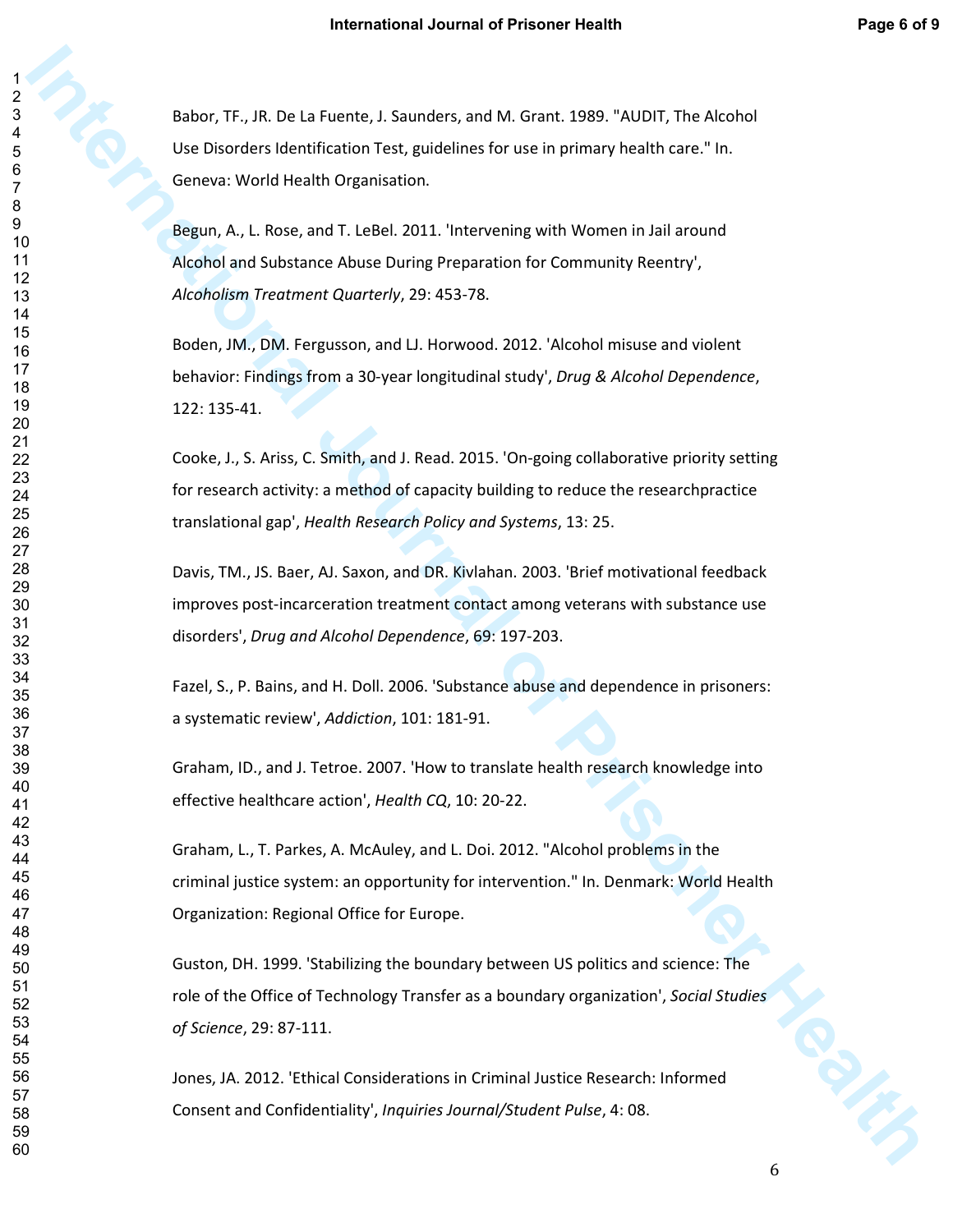Miller, C. 2001. 'Hybrid Management: Boundary Organizations, Science Policy, and Environmental Governance in the Climate Regime', *Science, Technology & Human Values Autumn*, 26: 478-500.

Minkler, M., and N. Wallerstein. 2011. *Community-based participatory research for health: From process to outcomes* (John Wiley & Sons: London).

Newbury-Birch, D. 2012. " Let's get out of the office and see what's really happening." In, edited by FUSE.

**International Schemational Soundary Original actions, Science Policy, and**<br> **International Governome in the Gimens Region (Societies, Science Policy, and**<br>
Viewer, Moment, W. and N. Wallenten, 2011. Community footol porto Newbury-Birch, D., S. Coulton, M. Bland, P. Cassidy, V. Dale, P. Deluca, E. Gilvarry, C. Godfrey, N. Heather, E. Kaner, R. McGovern, J. Myles, A. Oyefeso, S. Parrott, R. Patton, K. Perryman, T. Phillips, J. Shepherd, and C. Drummond. 2014. 'Alcohol screening and brief interventions for offenders in the probation setting (SIPS Trial): a pragmatic multicentre cluster randomised controlled trial', *Alcohol & Alcoholism*, 49: 540-48.

Newbury-Birch, D., R. McGovern, J. Birch, G. O'Neill, H. Kaner, A. Sondhi, and K. Lynch. 2016. 'A rapid systematic review of what we know about alcohol use disorders and brief interventions in the criminal justice system.', *International Journal of Prisoner Health*, 12: 57-70.

NIHR. http://www.nihr.ac.uk.

Orr, K., A. McAuley, L. Graham, and S. McCoard. 2015. 'Applying anAlcohol Brief Intervention (ABI) model to the community justice setting: Learning from a pilot project', *Criminology and Criminal Justice*, 15: 83-101.

Orr, KS., A. McAuley, L. Graham, and S. McCoard. 2013. 'Applying and Alcohol Brief Intervention (ABI) model to the community justice setting: Learning from a pilot project', *Criminology and Criminal Justice*, 0: 1-19.

Parkes, T., S. MacAskill, O. Brooks, R. Jepson, I. Atherton, L. Doi, S. McGhee, and D. Eadie. 2011. "Prison health needs assessment for alcohol problems." In.: NHS Health Scotland.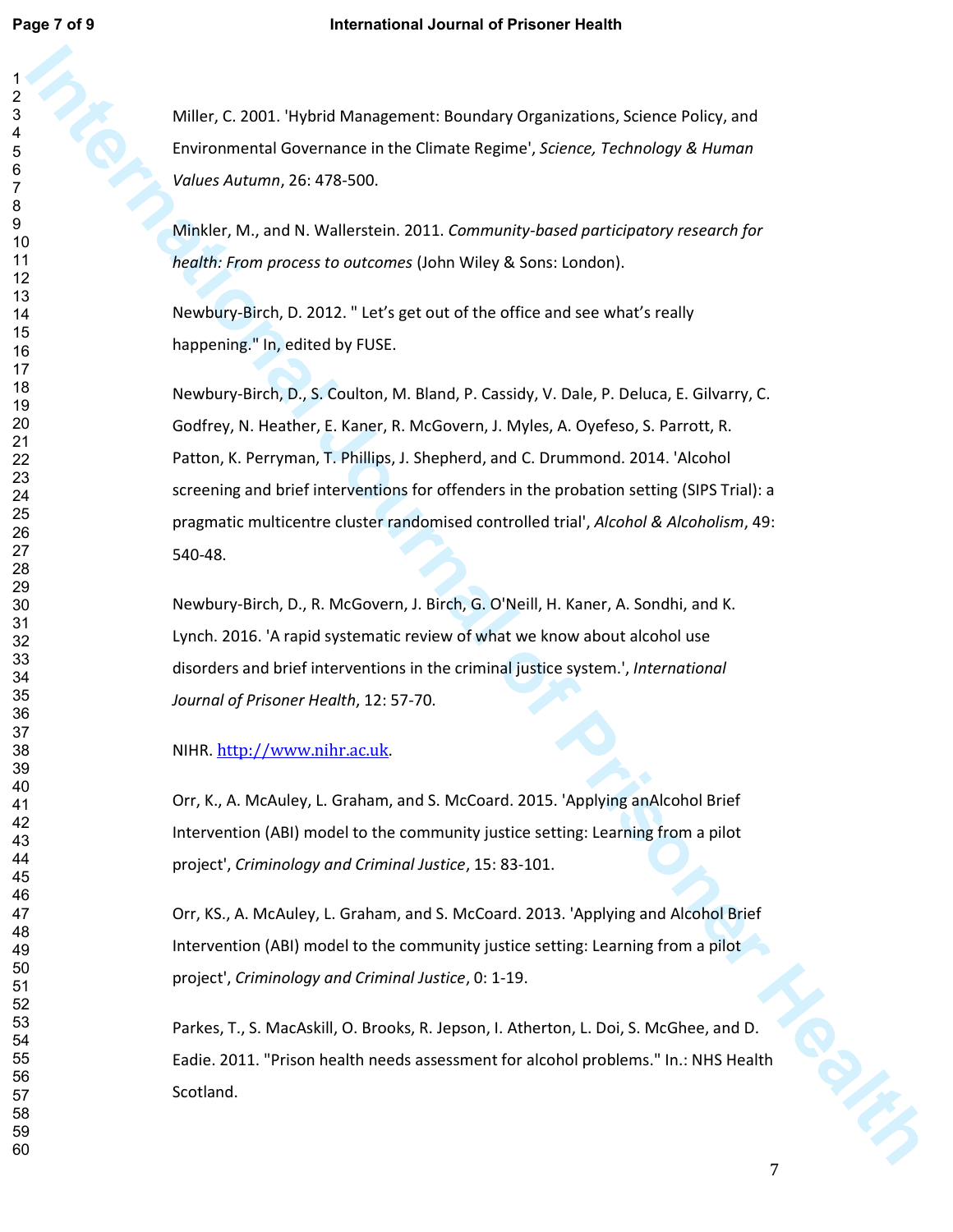Pernanen, K. 1991. *Alcohol and Human Violence* (Guildford Press: New York).

Pettman, TL., R. Armstrong, J. Doyle, B. Burford, LM. Anderson, T. Hilgrove, and E. Waters. 2012. 'Strengthening evaluation to capture the breadth of public health practice: ideal vs. real', *Journal of Public Health*, 37: 151-55.

Plant, M., M. Plant, and C. Thornton. 2002. 'People and places: Some factors in the alcohol violence link', *Journal of Substance Use*, 7: 207-13.

#### REF2014. http://www.ref.ac.uk.

Richardson, A., and T. Budd. 2003. 'Young adults, alcohol, crime and disorder', *Criminal Behaviour and Mental Health*, 13: 5-16.

Shepherd, J. 2014. "How to achieve more effective services: the evidence econsystem." In. Cardiff: Cardiff University.

Sherman, L., H. Strang, G. Barnes, S. Bennett, C. Angel, D. Newbury-Birch, D. Woods, and C. Gill. 2007. "Restorative justice: the evidence " In.: Smith Institute.

**Perramen, K. 1991. Abonito and Phonon Molecus Collistino Press. New York).**<br> **Persument T. L. A. Armstrong. L. Dospital, 100, a During China Hermiti Prisoner T. Thigrone, and C.<br>
Where, 2012. Strengthening evolution to ca** Sherman, LW., H. Strang, G. Barnes, DJ. Woods, S. Bennett, N. Inkpen, D. Newbury-Birch, M Rossner, C. Angel, M. Mearns, and M. Slothower. 2015. 'Twelve Experiments in Restorative Justice: The Jerry Lee Program of Randomized Trials of Restorative Justice Conferences', *Journal of Experimental Criminology*, 11: 501-40.

Sondhi, A, J. Birch, K. Lynch, A. Holloway, and D. Newbury-Birch. 2016. 'Exploration of delivering brief interventions in a prison setting: A qualitative study in one English region', *Drugs education, prevention and policy*, in press.

Stein, L. A. R., Rebecca Lebeau, Suzanne M. Colby, Nancy P. Barnett, Charles Golembeske, and Peter M. Monti. 2011. 'Motivational interviewing for incarcerated adolescents: effects of depressive symptoms on reducing alcohol and marijuana use after release', *Journal of studies on alcohol and drugs*, 72: 497.